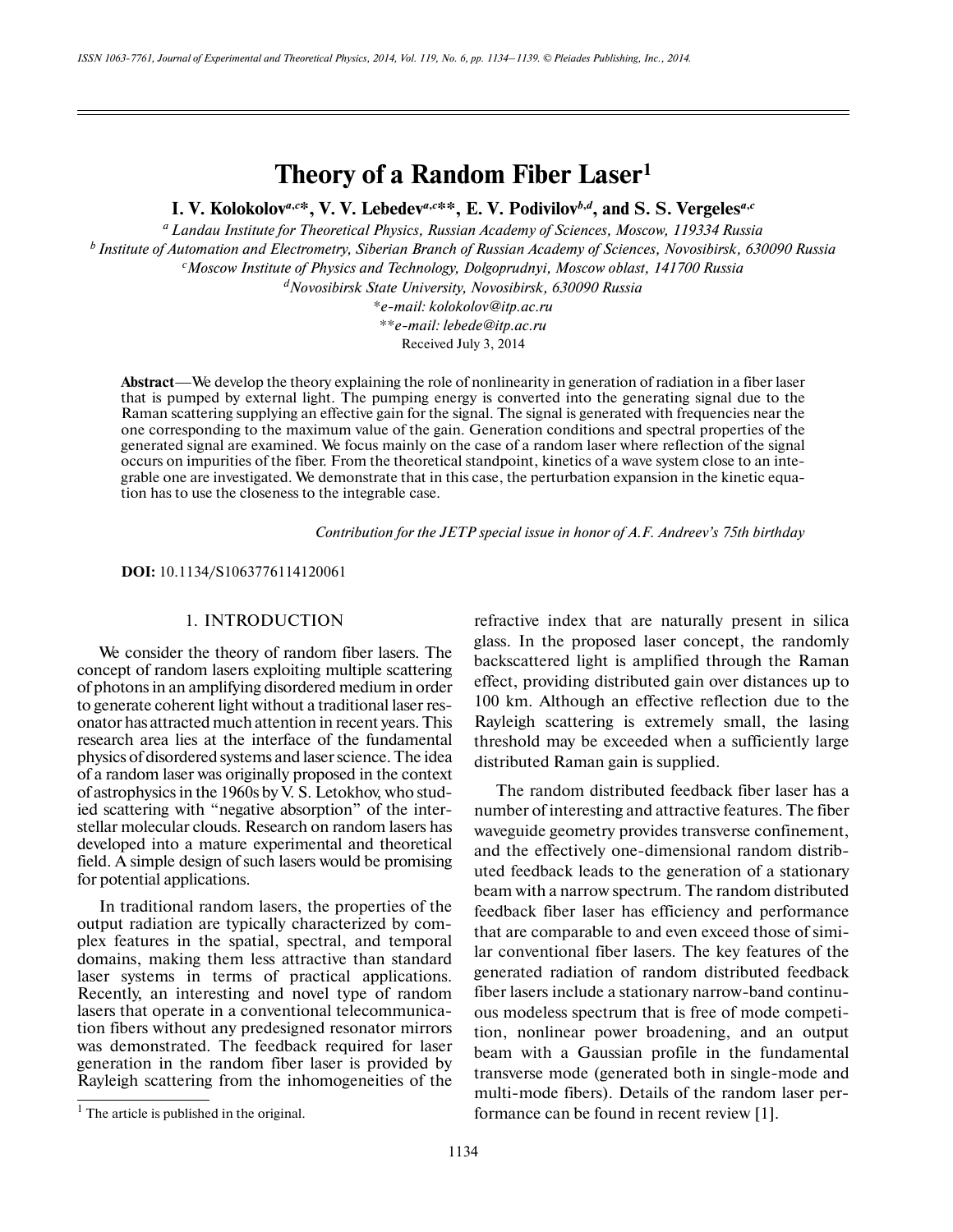

# 2. BASIC DYNAMIC EQUATIONS

The random fiber laser is a piece of optical fiber of length *L* that is optically pumped from the fiber ends. As a result, randomly backscattered light in the fiber is amplified through the Raman effect, and the system starts to lase at some level of the amplification (see [1]). Two electromagnetic waves propagating to the right and to the left are generated in the fiber. A sche matic distribution of the generated waves along the fiber is presented in the figure. Due to pumping, their amplitudes increase during the propagation and achieve maxima near the ends of the fiber, before pass ing outside the fiber. We stress that the nonlinear inter action of the generated waves propagating to the right and to the left is weak because their maxima are achieved at the opposite ends of the fiber. Therefore, they can be considered independently.

We begin with the dynamic equation describing the evolution of the envelope of the generation electro magnetic field, ψ, over the evolution coordinate *z* within the fiber, at  $0 < z < L$ , where L is the fiber length. The equation for the generation wave propagating in the fiber to the right is

$$
i(\partial_z - \hat{g})\psi = \beta \partial_t^2 \psi + \frac{\gamma}{2} \psi |\psi|^2, \qquad (1)
$$

where  $t$  is the time,  $\gamma$  is the Kerr nonlinear coefficient, and  $\beta$  is the quadratic dispersion coefficient. We consider the generation processes high above the genera tion threshold and therefore neglect noise terms in Eq. (1). An equation analogous to Eq. (1) can be for mulated for the signal propagating to the left, the only difference being in the sign of the derivative ∂*z*.

The gain operator  $\hat{g}$  is determined by an interplay of the pumping and the attenuation of the signal. In the frequency domain, it is a frequency-dependent factor

$$
g = g_R P(z) - \alpha_l,
$$

where  $g_R$  the Raman gain coefficient,  $P(z)$  is the power of the pumping wave, and  $\alpha_l$  is the linear attenuation coefficient in the fiber. The distribution of the pumping over the evolution coordinate  $\zeta$  is defined by the factor *P*(*z*), which is assumed to be known. The lasing is real ized for frequencies near the frequency where the gain *g* achieves a maximum. We take the frequency as the car rying frequency for the envelop  $\psi$ . Then we obtain

$$
g(\omega) = g_0 - \varpi \omega^2, \qquad (2)
$$

which is an expansion of the gain coefficient near its maximum. Here, ω is the frequency shift from the carrying frequency. We note that above the generation threshold, the condition  $g_0 > 0$  has to be fulfilled.

We stress that in reality, the power *P* of the pumping wave is dependent on the generation wave  $\psi$ : they are related via the balance equation [1, 2]. Therefore, the problem should be solved in two steps. First, we have to solve the balance equation to find  $P(z)$ . Then  $P(z)$ can be involved in calculating  $\psi$ . Here, we concentrate on the second step.

In a random fiber, almost all generated radiation is coupled out from the fiber end. Only a small part of the energy is reflected back via Rayleigh backscattering processes. Because the amplitudes of generated waves increase during evolution, the scattering process is effective only at the end of the fiber. This implies an effective initial condition for the generation wave  $\psi_{+}$ , propagating to the right, in terms the amplitude of the generation wave  $\psi$ , propagating to the left. Formally, the initial conditions for the waves have the form

$$
\psi_{+}(0, t) = \hat{R}_{1}\psi_{-}(0, t), \n\psi_{-}(L, t) = \hat{R}_{r}(\omega)\psi_{+}(L, t),
$$
\n(3)

where  $R_l$  and  $R_r$  are reflection coefficients on the left end and on the right end of the fiber, defined in the fre quency domain. They have different ω–dependences in different situations. In the case of the random-fiber laser,  $|R| \leq 1$ . The reflection smallness leads to the conclusion that the signal is weakly disturbed by the reflection, thus justifying conditions (3).

The spectrum of the generated wave in the random fiber laser is relatively broad (compared to traditional lasers) and consists of a high number of spectral com ponents near the carrying frequency (see [1]). The main challenge here is to describe the influence of nonlinearity on the generation spectrum. For this, we use the standard kinetic approach dealing with aver aged quantities. We assume that the dispersion length  $(\bar{\beta}\Delta^2)^{-1}$  (where  $\Delta$  is the spectral width) is much smaller than fiber length *L*. Then the harmonics with different frequencies possess essentially different phases and therefore, under averaging over a length larger than the dispersion length, the harmonics can be treated as approximately independent.

The main object in the kinetic theory is the pair correlation function

$$
\langle \psi(z, t_1 + t) \psi^*(z, t_1) \rangle = \int \frac{d\omega}{2\pi} e^{-i\omega t} F(z, \omega), \qquad (4)
$$

where angular brackets mean averaging over a distance larger than the dispersion length and the asterisk denotes complex conjugation. Due to the assumed time homogeneity, the average in (4) depends solely on the time difference *t* and is independent of  $t_1$ . However, in examining real fibers, it is useful to average over time (integrate over  $t_1$ ) to eliminate effects related to different fluctuations (noises) neglected in our formal ism. We stress that due to the *z*-dependence of the gen eration wave, the system is not homogeneous in space,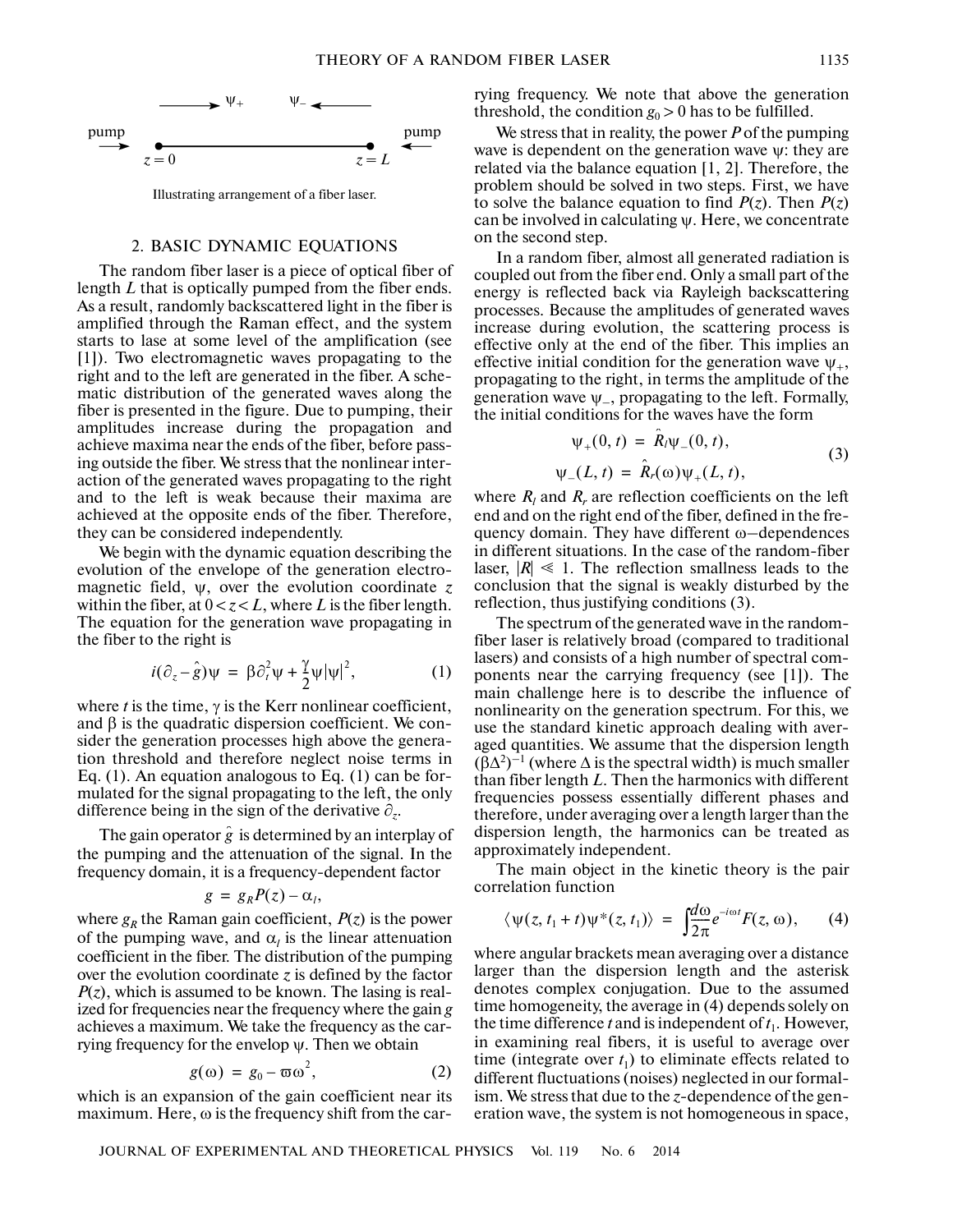in contrast to the time behavior. The function  $F$  is no other than the spectrum of the generated signal. We note that the signal intensity *I* can be expressed via the spectrum as the integral

$$
I = \langle |\psi|^2 \rangle = \int \frac{d\omega}{2\pi} F(\omega). \tag{5}
$$

Boundary conditions (3) lead to the following rela tions for the averages:

$$
F_{+}(0,\omega) = |R_{l}(\omega)|^{2} F_{-}(0,\omega), \qquad (6)
$$

$$
F_{-}(L, \omega) = |R_{r}(\omega)|^{2} F_{+}(L, \omega),
$$

where  $F_+$  and  $F_-$  correspond to the respective generation waves propagating to the right and to the left. In what follows, we consider the symmetric stationary situation where  $R_l = R_r$  and  $F_+(z) = F_-(L-z)$ . Then we obtain the condition

$$
F(0, \omega) = |R(\omega)|^2 F(L, \omega), \qquad (7)
$$

for the signal propagating to the right, The condition relates values of the correlation function *F* taken at dif ferent ends of the fiber and can therefore be consid ered as a closed ring.

## 3. KINETICS

We assume weak nonlinearity of the system. Then a perturbation theory has to be developed to examine nonlinear effects in the random laser. The starting point for the theory is the basic equation (1) for the envelope  $\psi(z, t)$ . We treat the nonlinear term in Eq. (1) as a perturbation and expand the solution of the equa tion with respect to the nonlinearity. Then we use the expansion for calculating average (4).

Below, our aim is to derive a dynamic equation for the spectrum *F*. The equation enables analyzing the form of the spectrum and its dependence on the sys tem parameters. Our derivation is performed in the spirit of the derivation of the standard kinetic equation [3, 4] for classic waves. However, our system is close to an integrable one because at  $g = 0$ , the basic equation (1) is the nonlinear Schrödinger equation, which is com pletely integrable and has an infinite number of inte grals of motion. There are no kinetics in the system of waves described by the nonlinear Schrödinger equa tion [5]. Therefore, the kinetics are related to the pres ence of the gain term *g*, which makes the situation absolutely different from the standard kinetic equation and requires a consistent derivation of the generalized kinetic equation.

A formal solution of Eq. (1) can be written as

$$
\psi(z, t) = \int dt G(z, z_*, t - t') \psi(z_*, t') - \frac{i\gamma}{2} \int dt'
$$
\n
$$
\times \int_{z_*}^{z} dz' G(z, z', t - t') \psi(z', t') |\psi(z', t')|^2,
$$
\n(8)

where *z*∗ is an arbitrary point. Here,

$$
G(z, z', t) = \theta(z - z') \int_{\frac{\pi}{2\pi}}^{\frac{\pi}{2\pi}} \exp\left[-i\omega t + \int_{z'}^{z} dz''(g + i\beta \omega^2)\right]
$$
(9)

is the Green's function determining a linear response of the system to an external influence. Analogously, it is possible to consider the evolution "backward" in *z*. For example, in the linear approximation,

$$
\psi(z',t') \approx \int dt G(z,z',t-t')\psi(z,t). \tag{10}
$$

We now pass to obtaining an equation for the func tion  $F$  in (4). It follows directly from Eq. (1) that

$$
\partial_z F(z, \omega) = 2gF - \frac{i\gamma}{2} \int dt e^{i\omega t}
$$
  
 
$$
\times \langle \psi(z, t) \psi^*(z, 0) [|\psi(z, t)|^2 - |\psi(z, 0)|^2] \rangle.
$$
 (11)

Here, as above, the angular brackets denote averaging over a distance larger than the dispersion length. Equa tion (11) implies that both the gain *g* and the correlation function *F* are slowly varying functions at the averaging length. We assume that  $\beta \Delta^2 \ge g_0$ , and then we can choose the averaging length *l* much smaller than  $g_0^{-1}$  . In addition, the inequality  $\varpi \Delta^2 \ll g_0$  has to be satisfied, which is a manifestation of the spectrum narrowness in comparison with the characteristic frequency range of Raman scattering. Therefore, we arrive at the chain of the inequalities  $\omega^2 \ll g_0 \ll \beta \Delta^2$  to be satisfied for the validity of our theoretical scheme.

The phase randomization caused by dispersion leads to approximately Gaussian statistics of the field ψ since it appears to be a sum of a large number of independent terms. Therefore, in calculating averages like (11), we can use the Wick theorem (that is, the presentation of the average of some product of  $\psi$  fields via its pair correlation functions). But applying the Wick theorem to the combination in the right-hand side of Eq. (11) gives zero. Therefore, we have to take into account a weak correlation between different har monics caused by nonlinearity. Technically, we must use the nonlinear contribution to  $\psi$  from Eq. (8),

$$
\psi_{\text{non}}(z, t) = -\frac{i\gamma}{2} \int dt \int_{0}^{z} dz' G(z, z', t - t')
$$
  
 
$$
\times \int dt_1 G(z, z', t_1 - t') \psi(z, t_1)
$$
  
 
$$
\times \left| \int dt_2 G(z, z', t_2 - t') \psi(z, t_2) \right|^2,
$$
 (12)

 $\overline{)$ where we substituted expression (10). The goal of the substitution is to express the variation  $\delta \psi$  in terms of  $\psi(z, t)$ . Then averages in the right-hand side of Eq. (12) are expressed in terms of the function  $F(z, \omega)$ in (4).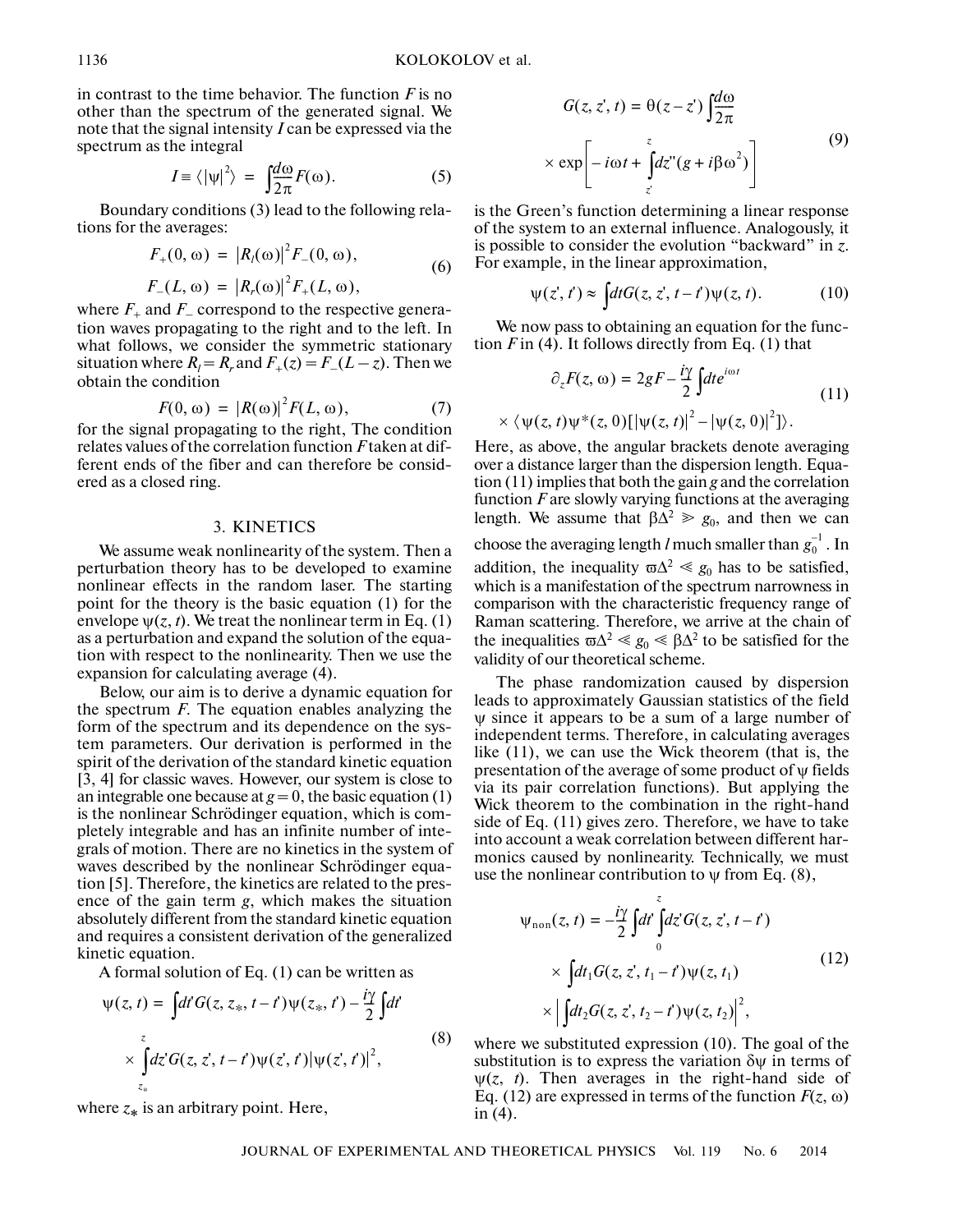Using the Wick theorem, substituting expression (9) and taking integrals over time, we obtain from Eq. (12) that

$$
(\partial_z - 2g)F = \gamma^2 \int \frac{d\omega_1 d\omega_2 d\omega_3}{(2\pi)^2} \delta(\omega + \omega_1 - \omega_2 - \omega_3)
$$
  
 
$$
\times \left[ \frac{g_a FF_2F_3}{g_a^2 + \Omega^2} + \frac{g_cF_1F_2F_3}{g_c^2 + \Omega^2} - \frac{2g_bFF_1F_3}{g_b^2 + \Omega^2} \right],
$$
 (13)

where  $F = F(z, \omega)$ ,  $F_1 = F(z, \omega_1)$ , and so on, and the following notations are introduced:

$$
\Omega = \beta(\omega^2 + \omega_1^2 - \omega_2^2 - \omega_3^2),
$$
  
\n
$$
g_a = g(\omega) + g(\omega_2) + g(\omega_3) - g(\omega_1),
$$
  
\n
$$
g_b = g(\omega) + g(\omega_1) + g(\omega_3) - g(\omega_2),
$$
  
\n
$$
g_c = g(\omega_1) + g(\omega_2) + g(\omega_3) - g(\omega).
$$

Equation (13) is a generalized kinetic equation derived for interacting waves in an unstable medium (due to pumping). We see that in Eq. (13), the usual  $\delta$ functions (that ensure the wave vector conservation) in the collision integral (right-hand side) are substituted by Lorentzians, where the gain *g* is present. This is a manifestation of the system inhomogeneity in *z* caused by the gain. Other properties of the generalized kinetic equation are close to those of the usual wave kinetic equation. For example, the integral over ω of the col lision integral is equal to zero. This is a consequence of the wave action (number of waves) conservation law which is valid without gain.

It is possible to substitute  $g \rightarrow g_0$  in the collision integral because we assume  $\overline{\omega} \Delta^2 \ll g_0$  and the nonlinear stage (where the collision integral is relevant) is relatively short. However, generally, we should keep the term  $\omega^2$  in the left-hand side of Eq. (13) since it is relevant at the linear stage of wave evolution. As a result, we arrive at the equation

$$
(\partial_z - 2g_0 + 2\varpi\omega^2)F
$$
  
=  $\gamma^2 \int \frac{d\omega_1 d\omega_2 d\omega_3}{(2\pi)^2} \delta(\omega + \omega_1 - \omega_2 - \omega_3)$  (14)  
 $\times \frac{2g_0}{4g_0^2 + \Omega^2} [FF_2F_3 + F_1F_2F_3 - FF_1F_2 - F_\omega F_1F_3],$ 

which is a starting point for the subsequent analysis.

In this paper, we examine the case of relatively strong dispersion (wide spectrum), when  $\beta \Delta^2 \ge g_0$ (where  $\Delta$  is the spectrum width). (The case of a narrow spectrum was considered in [2].) The inequality  $\beta \Delta^2 \gg$ *g*0 means that we can pass to the limit of small *g* in Eq. (13) or (14). However, we should be careful because of the noted cancellations. In the limit as  $g_0 \rightarrow 0$ , the Lorentzian in the collision integral (the right-hand side of Eq. (14)) turns into a δ-function of  $\Omega$ , thus acquiring the form of the usual collision integral [4]. But the collision integral vanishes in this limit. This is a consequence of the complete integrability of

the one-dimensional nonlinear Schrödinger equation. The existence of an infinite number of integrals of motion leads in this case to the absence of kinetics in all orders in nonlinearity [5].

Therefore, we should go beyond the zeroth order in  $g_0$  (that gives the  $\delta$ -function) and keep the first order in  $g_0$ . Hence, we can neglect  $g_0$  in comparison with  $\Omega$  in the denominator in Eq.  $(14)$  and keep  $g_0$  in the numerator to obtain

$$
(\partial_z - 2g)F(z)
$$
  
=  $\frac{2g_0\gamma^2}{\beta^2} \int \frac{d\omega_1 d\omega_2 d\omega_3}{(2\pi)^2} \delta(\omega + \omega_1 - \omega_2 - \omega_3)$   
\$\times (\omega^2 + \omega\_1^2 - \omega\_2^2 - \omega\_3^2)^{-2}\$  
\$\times (FF\_2F\_3 + F\_1F\_2F\_3 - FF\_1F\_2 - FF\_1F\_3).\$ (15)

We note the presence of a singular denominator in Eq. (15). This does not lead to any divergence just due to the integrability (any divergence would mean that the coefficient at the  $\delta$ -function is nonzero). This equation is a starting point of subsequent calculations.

As follows from Eq. (15), in the linear approxima tion,

$$
F_{\rm lin}(z,\omega) \propto \exp[2\int dz (g_0 - \overline{\omega}\omega^2)]. \tag{16}
$$

This expression describes the exponential growth of the signal amplitude. Besides, relation (16) shows that in the linear regime, the laser spectrum becomes nar rower following the gain spectral shape  $g(\omega)$ . If  $\mathcal{A}$  $\Delta_0^{-2}$ , where  $\mathcal{A} = \int dz \,\overline{\omega}$  and  $\Delta_0$  is the initial spectrum width at  $z = 0$ , then the spectrum width  $\Delta$  at the end of the linear stage can be estimated as  $\Delta \sim \mathcal{A}^{-1/2}$ . We note that the spectral width in this case does not depend on the initial spectral width at  $z = 0$ .

### 4. SOLUTION

The right-hand side of Eq. (15) can be estimated as  $g_0 F(\gamma I/\beta \Delta^2)^2$ . We first analyze the case where  $\gamma I \ll \beta \Delta^2$ at the end of the fiber. That means that the inequality is satisfied everywhere because *I* increases monotoni cally as *z* increases. The inequality  $\gamma I \ll \beta \Delta^2$  means that the linear term 2*g* in the left-hand side of Eq. (15) is larger than the collision integral (the right-hand side of the same equation). Then the leading contribution to the *F*-evolution by the collision integral is produced at the nearest to the fiber end interval of the length of the order of  $g_0^{-1}$ .

To calculate the nonlinear (collision) contribution to *F*(*L*), we can use the linear law (16) (where the term with  $\varpi$  can be neglected) to obtain

$$
F(z) = \exp[2g_0(z-L)]F(L).
$$

Then in accordance with Eq. (15), the nonlinear cor rection to *F* can be written as

JOURNAL OF EXPERIMENTAL AND THEORETICAL PHYSICS Vol. 119 No. 6 2014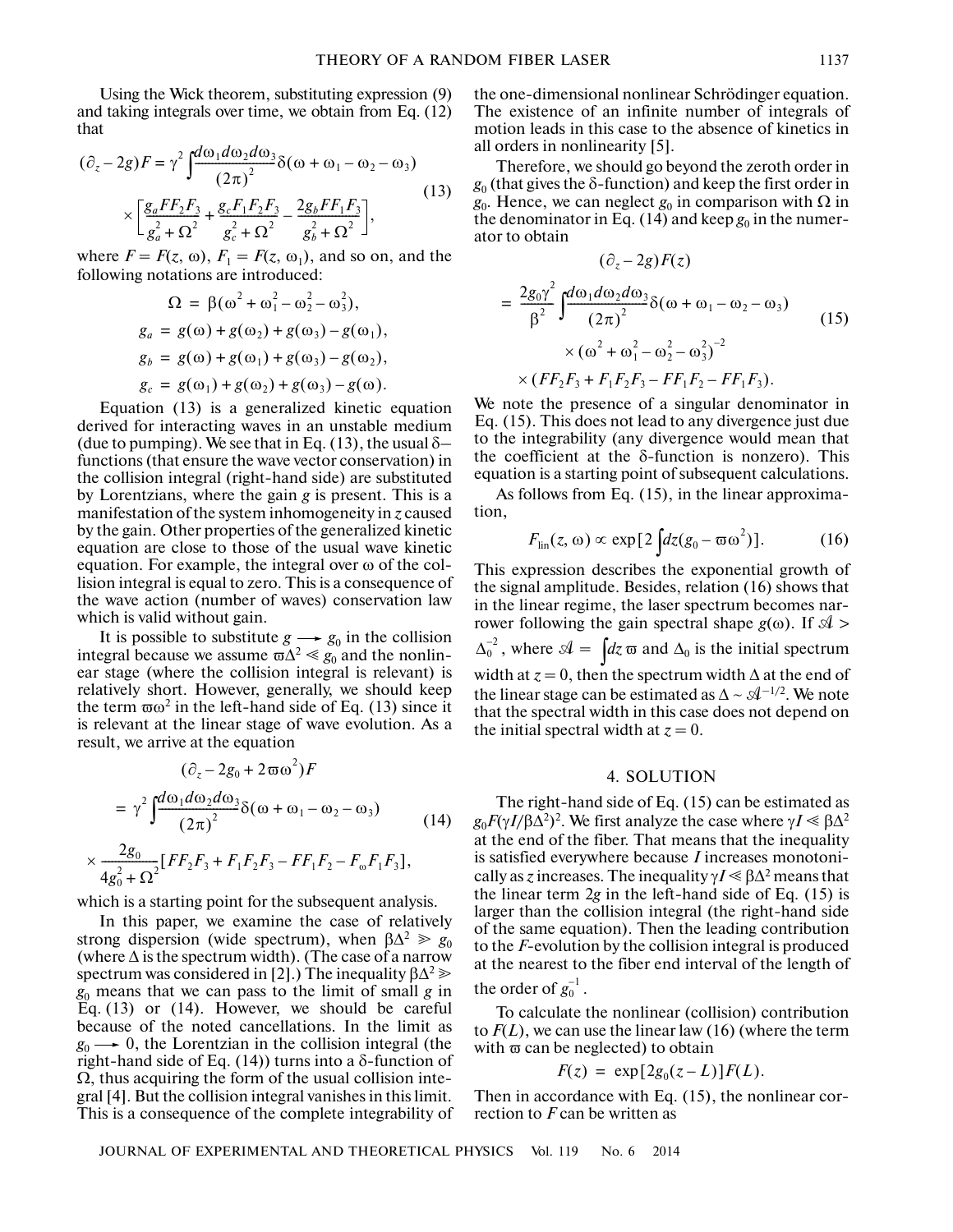$$
F_{\text{non}} = \frac{\gamma^2}{3\beta^2} \int \frac{d\omega_1 d\omega_2 d\omega_3}{(2\pi)^2} \delta(\omega + \omega_1 - \omega_2 - \omega_3)
$$
  
×  $(\omega^2 + \omega_1^2 - \omega_2^2 - \omega_3^2)^{-2}$   
×  $(FF_2F_3 + F_1F_2F_3 - FF_1F_2 - FF_1F_3)$ , (17)

where all functions,  $F, F_1, \ldots$ , are taken at  $z = L$ .

To achieve a statistically steady state, we have to satisfy relation (7). We assume here that the signal scattering is produced by impurities. Then the reflec tion coefficient *R* depends weakly on the frequency ω, because the impurity size is much smaller than the wavelength. In this case, the only relevant parameter is  $\kappa = |R_{\omega}|^2 \le 1$ . Then it follows from Eq. (7)

$$
F(0, \omega) = \kappa F(L, \omega). \tag{18}
$$

To satisfy Eq.  $(18)$ , we have to assume that the  $\varpi$ -contribution to the law (16) is small. Therefore,

$$
\kappa \exp\left(2\int_{0}^{L} dz g_0\right) = 1 + \eta, \qquad (19)
$$

where  $\eta \ll 1$ .

Using relations (16), (17), and (19), we find from the condition (18) that

$$
(\eta - 2\mathcal{A}\omega^{2})F + \frac{\gamma^{2}}{2\beta^{2}} \int \frac{d\omega_{1}d\omega_{2}d\omega_{3}}{(2\pi)^{2}}
$$
  
×  $\delta(\omega + \omega_{1} - \omega_{2} - \omega_{3}) \frac{1}{(\omega^{2} + \omega_{1}^{2} - \omega_{2}^{2} - \omega_{3}^{2})^{2}}$   
×  $[FF_{2}F_{3} + F_{1}F_{2}F_{3} - FF_{1}F_{2} - FF_{1}F_{3}] = 0,$ 

where all functions are taken at  $z = L$  and  $\mathcal{A} = \int dz \,\overline{\omega}$ . 0

As follows from Eq. (20), the spectrum width is deter mined by the balance of the terms in the left-hand side, that is,

$$
\Delta = \sqrt{\frac{\eta}{2\mathcal{A}}}.\tag{21}
$$

We note the smallness of  $\Delta$  in η. Comparing different terms in Eq. (20) we find

$$
I \sim \frac{\beta \eta^{3/2}}{\gamma \mathcal{A}}
$$

and

$$
I \sim \frac{\beta}{\gamma} \sqrt{\mathcal{A}} \Delta^3. \tag{22}
$$

Hence,  $\Delta \propto I^{1/3}$  in the regime.

Equation (20) admits a self-similar substitution

$$
F(L, \omega) = \frac{\beta \eta}{\gamma \sqrt{\mathcal{A}}} \phi\left(\frac{\omega}{\Delta}\right),\tag{23}
$$

where  $\Delta$  is determined by Eq. (21). Then Eq. (20) leads to the universal form of the equation for the self-simi lar function

$$
(x^{2}-1)\phi(x) = \int \frac{dx_{2}dx_{3}}{(4\pi)^{2}}
$$
  
 
$$
\times \frac{\phi\phi_{2}\phi_{3} + \phi_{1}\phi_{2}\phi_{3} - \phi\phi_{1}\phi_{2} - \phi\phi_{1}\phi_{3}}{(x-x_{2})^{2}(x-x_{3})^{2}},
$$
 (24)

where  $x_1 = x_2 + x_3 - x$ . Numerical solution of the equation gives the normalization factor

$$
\int dx \phi(x) \approx 23.8.
$$

We see from Eq. (22) that the spectral width  $\Delta$ increases as the intensity *I* increases. At some level of pumping,  $\gamma I$  becomes of the order of  $\beta \Delta^2$ . For higher pumping levels, the lasing regime completely changes. The regime requires a separate consider ation. Our preliminary analysis shows that in this regime, the relation  $\gamma I \sim \beta \Delta^2$  is satisfied during the nonlinear stage of the generation wave propagation (near the fiber end). The result needs an additional justification.

#### 5. CONCLUSION

We analyzed the signal spectrum of a fiber laser that is pumped by external light (due to Raman scattering). We use a generalized kinetic equation for the analysis. A peculiarity of the wave system under consideration is its closeness to the completely integrable case of the one-dimensional nonlinear Schrödinger equation. We find a relation between the spectrum width and the intensity of the signal, that is characterized by a power law. We also establish exponential tails of the spectrum (with power-law corrections). The exponential char acter of the tails is ultimately caused by the frequency conservation law, satisfied due to homogeneity of the system in time. From the other side, our system is spa tially inhomogeneous. However, the inhomogeneity was assumed to be weak in comparison with the phase variations caused by dispersion. The last condition implies that the spectrum width has to be large enough. The opposite case was analyzed in [2].

It is instructive to compare our generalized equa tion with the usual kinetic equation for weak wave tur bulence [4]. The last one has two types of solutions: equilibrium solutions and flux solutions, both with power spectra. In our case, the collision integral is nonzero, because it must be balanced by some addi tional term appearing due to the spatial inhomogene ity of the system. That leads to the existence of a *z*-dependent characteristic spectrum width. Formally, it is a consequence of the "locality" property of our collision integral (it is determined by frequencies of the order of the external frequency); the "locality" property is also characteristic of the collision integral in usual weak wave turbulence.